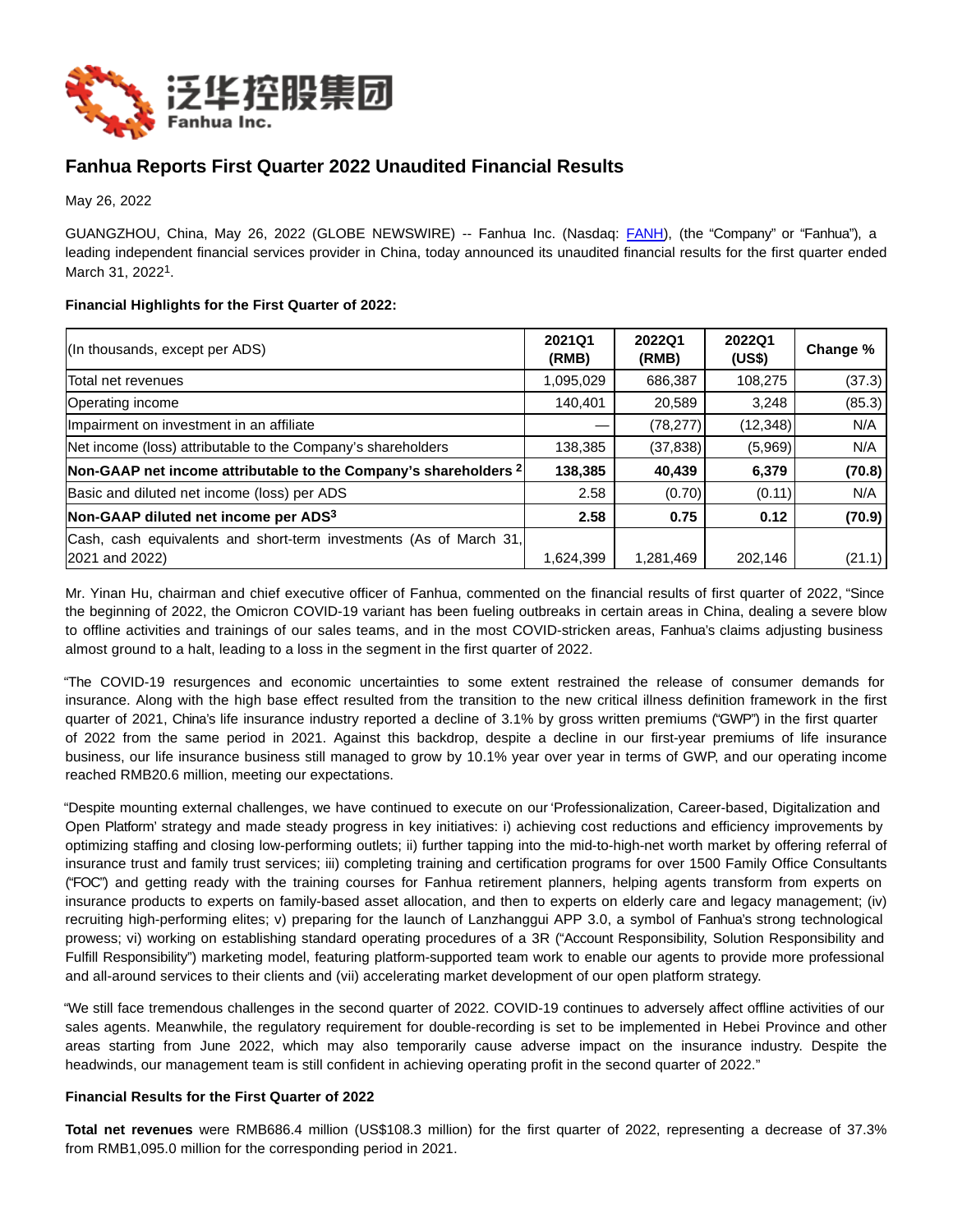- **Net revenues for agency business** were RMB588.0 million (US\$92.8 million) for the first quarter of 2022, representing a decrease of 41.2% from RMB1,000.1 million for the corresponding period in 2021. In the first quarter of 2022, total GWP increased by 9.9% year-over-year to RMB3.4 billion, of which first year premiums decreased by 37.0% year-over-year to RMB562.8 million while renewal premiums increased by 28.6% year-over-year to RMB2,883.2 million.
	- **Net revenues for the life insurance business** were RMB558.6 million (US\$88.1 million) for the first quarter of 2022, representing a decrease of 42.4% from RMB969.2 million for the corresponding period in 2021. The decrease was mainly due to i) disruption of offline sales activities of our sales agents in the first quarter of 2022 due to outbreaks of COVID-19 pandemic in multiple regions of China, ii) subdued customer demands for insurance due to concerns on resurgences of the pandemic and increased economic uncertainty and iii) high base in the first quarter of 2021 as a result of the strong sales of critical illness products prior to the transition to the new critical illness definition framework resulting in continued weakened demand for critical illness insurance products post the transition. In the first quarter of 2022, total life insurance GWP increased by 10.1% year-over-year to RMB3,375.8 million, of which first year premiums decreased by 40.1% year-over-year to RMB492.6 million and renewal premiums increased by 28.6% year-over-year to RMB2,883.2 million.

Net revenues generated from our life insurance business accounted for 81.4% of our total net revenues in the first quarter of 2022.

- **Net revenues for the P&C insurance business** were RMB29.4 million (US\$4.6 million) for the first quarter of 2022, representing a slight decrease of 4.9% from RMB30.9 million for the corresponding period in 2021. Net revenues for the P&C insurance business are mainly derived from commissions for medical insurance, accident insurance, travel insurance and homeowner insurance products facilitated on Baowang (www.baoxian.com). Net revenues generated from the P&C insurance business accounted for 4.3% of our total net revenues in the first quarter of 2022.
- **Net revenues for the claims adjusting business** were RMB98.4 million (US\$15.5 million) for the first quarter of 2022, representing an increase of 3.7% from RMB94.9 million for the corresponding period in 2021. Net revenues generated from the claims adjusting business accounted for 14.3% of our total net revenues in the first quarter of 2022.

**Total operating costs and expenses** were RMB665.8 million (US105.0 million) for the first quarter of 2022, representing a decrease of 30.3% from RMB954.6 million for the corresponding period in 2021.

- **Commission costs** were RMB450.7 million (US\$71.1 million) for the first quarter of 2022, representing a decrease of 38.9% from RMB737.6 million for the corresponding period in 2021.
	- **Commission cost for agency business** were RMB383.4 million (US\$60.5 million) for the first quarter of 2022, representing a decrease of 43.1% from RMB674.0 million for the corresponding period in 2021.
		- **Costs of the life insurance business** were RMB363.5 million (US\$57.3 million) for the first quarter of 2022, representing a decrease of 44.3% from RMB652.7 million for the corresponding period in 2021. The decrease was in line with the decline in net revenues generated from our life insurance business. Costs incurred by the life insurance business accounted for 80.7% of our total commission costs in the first quarter of 2022.
		- **Costs of the P&C insurance business** were RMB19.9 million (US\$3.1 million) for the first quarter of 2022, representing a decrease of 6.6% from RMB21.3 million for the corresponding period in 2021. The costs of the P&C insurance business mainly represent commission costs we incurred for operating Baowang [\(www.baoxian.com\)](http://www.baoxian.com/). The decrease in the costs of P&C insurance business was in line with the decrease in net revenue of P&C insurance business. Costs incurred by the P&C insurance business accounted for 4.4% of our total commission costs in the first quarter of 2022.
	- **Costs of claims adjusting business** were RMB67.2 million (US\$10.6 million) for the first quarter of 2022, representing an increase of 5.7% from RMB63.6 million for the corresponding period in 2021. Costs incurred by the claims adjusting business accounted for 14.9% of our total commission costs in the first quarter of 2022.
- **Selling expenses** were RMB74.9 million (US\$11.8 million) for the first quarter of 2022, representing a decrease of 4.5% from RMB78.4 million for the corresponding period in 2021. The decrease was due to decreased sales events and decreased rental costs of our sales outlets, partially offset by increased headcount in Yuntong branches established in 2021.
- **General and administrative expenses** were RMB140.2 million (US\$22.1 million) for the first quarter of 2022, representing an increase of 1.2% from RMB138.6 million for the corresponding period in 2021. The increase was mainly due to increased expenditures for execution of the Professionalization, Digitalization and Open Platform strategy.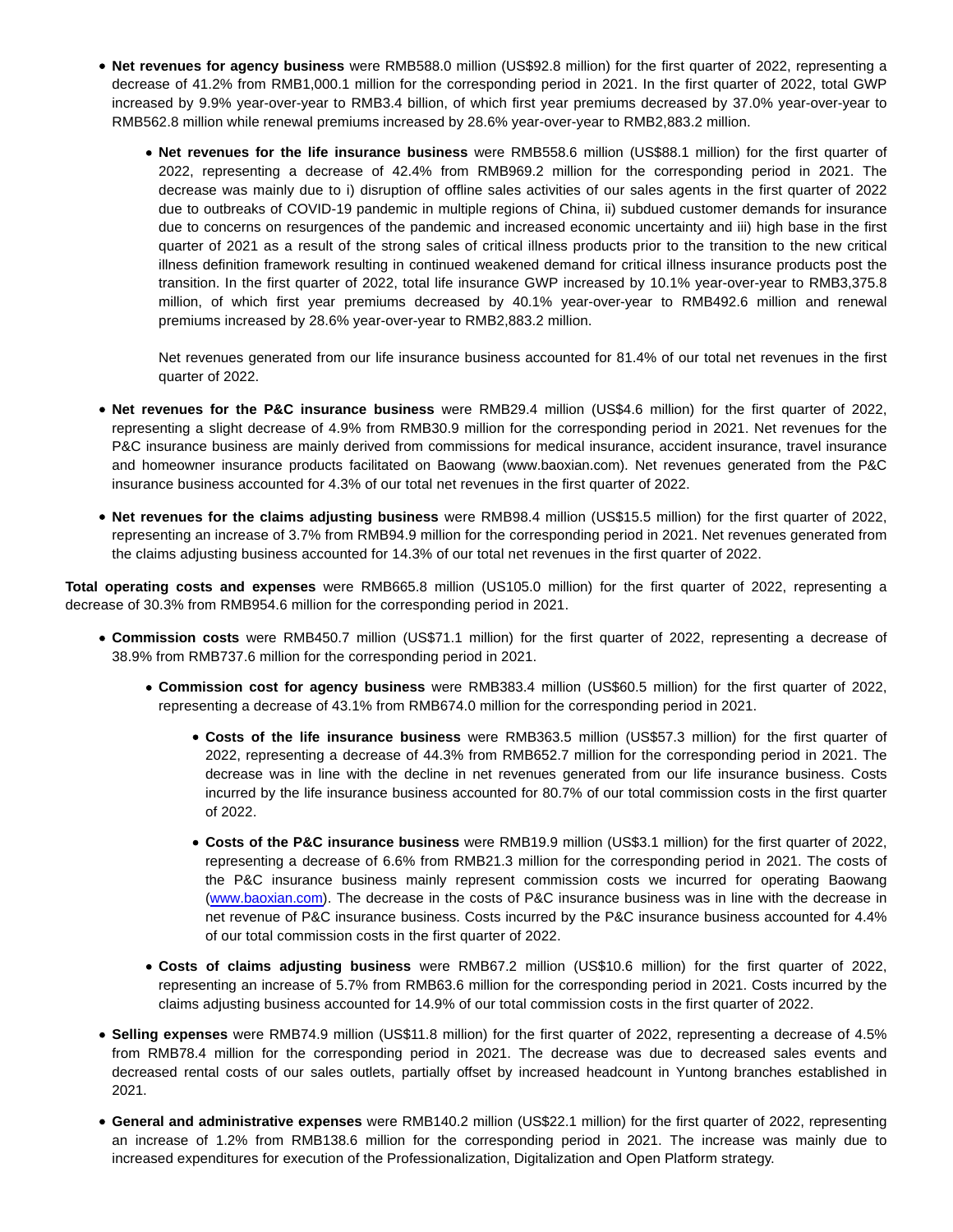As a result of the foregoing factors, we recorded an operating income of RMB20.6 million (US\$3.2 million) for the first quarter of 2022, representing a decrease of 85.3% from RMB140.4 million for the corresponding period in 2021.

**Operating margin** was 3.0% for the first quarter of 2022, compared to 12.8% for the corresponding period in 2021.

**Investment income** was RMB4.1 million (US\$0.6 million) for the first quarter of 2022, representing a decrease of 59.8% from RMB10.2 million for the corresponding period in 2021. The investment income in the first quarter of 2022 consisted of yields from short-term investments in financial products. Our investment income fluctuates from quarter to quarter as investment income is recognized when the investment matures or is disposed of.

**Income tax expense** was RMB6.3 million (US\$1.0 million) for the first quarter of 2022, representing a decrease of 80.7% from RMB32.7 million for the corresponding period in 2021. The effective tax rate for the first quarter of 2022 was 18.0% compared with 21.4% for the corresponding period in 2021.

**Share of income of affiliates, net of impairment** was negative RMB70.6 million (US\$11.1 million) for the first quarter of 2022, compared to RMB15.4 million for the corresponding period in 2021. The share of income of affiliates, net of impairment mainly included (i) an other than temporary impairment loss of RMB78.3 million (US\$12.3 million) on investment in CNFinance Holdings Limited ("CNFinance") in the first quarter of 2022, reflecting a write-down to the fair value of the investment as measured by its closing market price on March 31, 2022, and (ii) share of income from CNFinance of RMB8.0 million (US\$1.3 million) in the first quarter of 2022, compared to share of income from CNFinance of RMB15.7 million in the same period of 2021.

**Net loss** was RMB41.7 million (US\$6.6 million) for the first quarter of 2022, as compared to net income of RMB135.3 million for the corresponding period in 2021.

**Net loss attributable to the Company's shareholders** was RMB37.8 million (US\$6.0 million) for the first quarter of 2022, as compared to net income attributable to the Company's shareholders of RMB138.4 in 2021 mainly due to the share of income of affiliates, net of impairment.

**Non-GAAP net income attributable to the Company's shareholders <sup>2</sup>** (exclusive of impairment on investment in CNFinance) was RMB40.4 million (US\$6.4 million) for the first quarter of 2022, representing a decrease of 70.8% from RMB138.4 million for the corresponding period in 2021.

**Net margin** was negative 5.5% for the first quarter of 2022 as compared to 12.6% for the corresponding period in 2021.

Non-GAAP net margin<sup>4</sup> was 5.9% for the first quarter of 2022 as compared to 12.6% or the corresponding period in 2021.

**Basic and diluted net loss per ADS** were RMB0.70 (US\$0.11) and RMB0.70 (US\$0.11) for the first quarter of 2022, respectively, as compared to basic and diluted net income of RMB2.58 and RMB2.58 per ADS for the corresponding period in 2021, respectively.

**Non-GAAP basic and diluted net income per ADS**<sup>3</sup> were RMB0.75 (US\$0.12) and RMB0.75 (US\$0.12) for the first quarter of 2022, respectively, as compared to RMB2.58 and RMB2.58 per ADS for the corresponding period in 2021, respectively.

As of March 31, 2022, the Company had RMB1,281.5 million (US\$202.1 million) in **cash, cash equivalents and short-term investments.**

### **Key Operational Metrics for Fanhua's Online Initiatives in 2022:**

- **Baowang** (**[www.baoxian.com\)](http://www.baoxian.com/) Our Direct-to-Consumer ("DTC") online insurance platform for Accident & Short Term Health insurance ("A&H"), travel and homeowner insurance:**
	- **The number of registered customer accounts** was 3.5 million as of March 31, 2022, as compared to 3.1 million as of March 31, 2021;
	- **The number of active customer accounts<sup>5</sup>** was 88,192 in the first quarter of 2022, representing an increase of 48.7% from 59,296 in the corresponding period of 2021
	- **Insurance premiums generated on Baoxian.com** was RMB82.9 million (US\$13.1 million) in the first quarter of 2022, representing an increase of 0.2% from RMB82.7 million in the corresponding period of 2021.
- **Lan Zhanggui Our one-stop insurance service platform:**
	- **The number of active users of Lan Zhanggui<sup>6</sup>** was 18,086 in the first quarter of 2022, as compared to 46,723 in the same period of 2021. The number of active users of Lan Zhanggui who had sold at least one life insurance policy was 9,371 in the first quarter of 2022, as compared to 30,585 in the same period of 2021. The decrease was mainly due to the high base in the first quarter of 2021 as a result of the strong sales of critical illness insurance products prior to the transition to the new critical illness definition framework.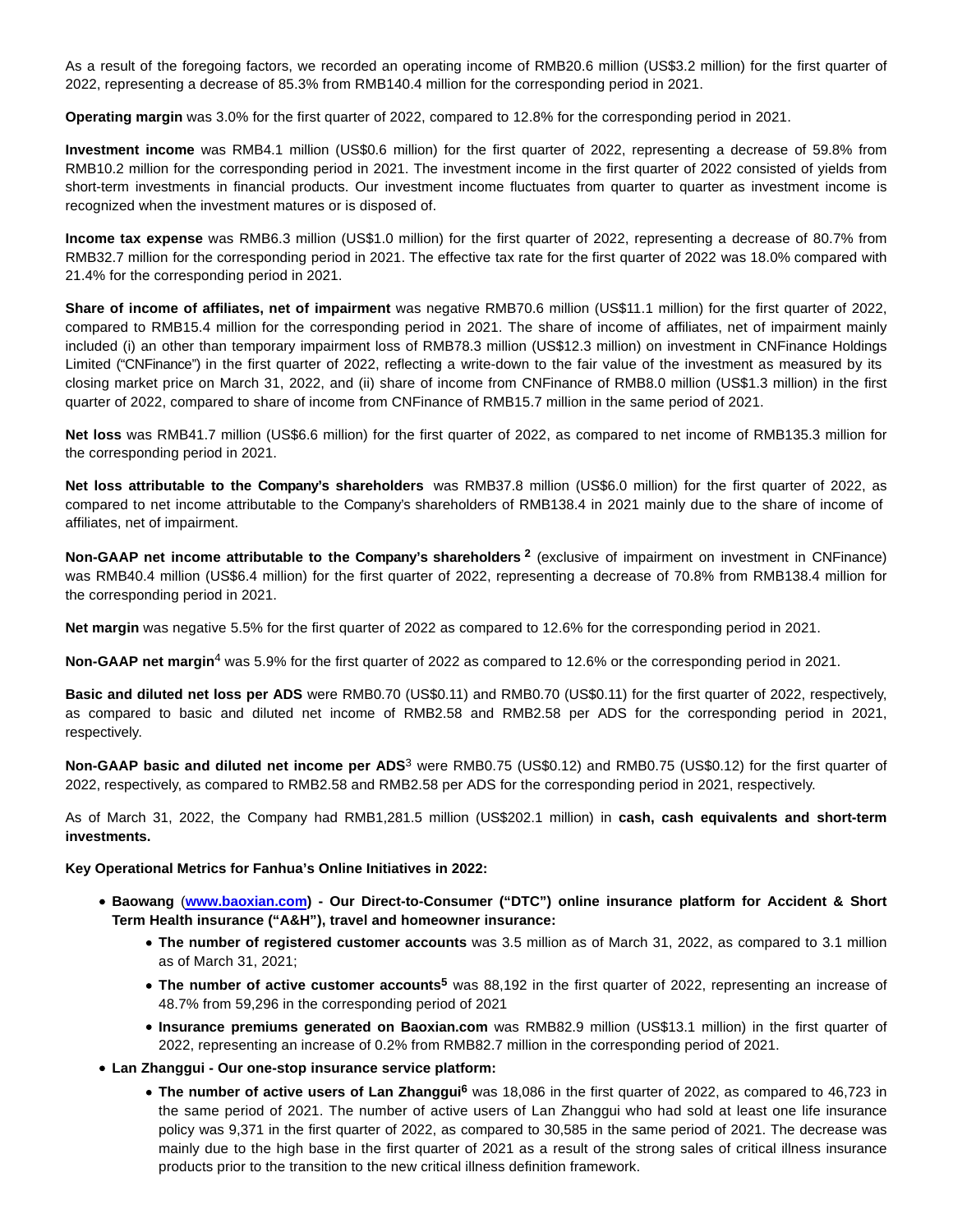- **Insurance premiums generated from Lan Zhanggui** were RMB442.7 million (US\$69.8 million) in the first quarter of 2022, consisting of (i) life insurance premiums of RMB415.4 million (US\$65.5 million) and (ii) non-life insurance premiums of RMB27.3 million (US\$4.3 million), respectively, as compared to RMB998.2 million total insurance premiums generated from Lan Zhanggui consisting of (i) RMB810.5 million life insurance premiums and (ii) RMB187.7 million non-life insurance premiums in the same period of 2021.
- **eHuzhu Our online mutual aid platform:**
	- **The number of paying members** was 2.1 million as of March 31, 2022, as compared to 2.8 million as of March 31, 2021.

### **Recent Developments**

- The number of performing agents<sup>7</sup> was 38,580 in the first quarter of 2022, compared to 79,194 in the same period of 2021 including 11,656 performing agents for selling life insurance products in the first quarter of 2022, compared to 33,633 in the same period of 2021. The decrease in the number of performing agents was mainly due to the (i) disruption of offline sales activities of our sales agents in the first quarter of 2022 resulting from outbreaks of COVID-19 pandemic in certain areas of China, (ii) the high base in the first quarter of 2021 as a result of the strong sales of critical illness products prior to the transition to the new critical illness definition framework and continued weakened demand for critical illness insurance products post the transition; and (iii) decrease of sales of auto insurance in the first quarter of 2022. As of March 31, 2022, Fanhua's distribution network consisted of 734 sales outlets in 23 provinces and 109 services outlets with 2,174 professional claims adjusters in 31 provinces, compared with 771 sales outlets in 23 provinces and 113 service outlets with 1,829 professional claims adjusters in 31 provinces as of March 31, 2021.
- In May 2022, Fanhua was awarded "Insurance Intermediary Service Provider of the Year" in the "Insurance Intermediary List 2022" published by Insurance Today, a magazine generally regarded as a prominent publication in the insurance industry. Furthermore, in the Jinnuo Awards organized by China Banking and Insurance News, one of the most authoritative publication in the banking and insurance industries, one of the customized products co-developed by Fanhua and Evergrande won the award of "Innovative Insurance Product of the Year 2021", and Fanhua eHuzhu's "Marketing Program of Top 10 Cancer Fighting Cases" was selected as one of the "Outstanding Social Responsibility Projects in the Finance Industry of the Year".

### **Business Outlook**

Fanhua expects its operating income to remain positive for the second quarter of 2022. This forecast is based on the current market conditions and reflects Fanhua's preliminary estimate, which is subject to change caused by various factors.

### **Conference Call**

The Company will host a conference call to discuss its first quarter 2022 financial results as per the following details.

Time: 9:00 p.m. Eastern Daylight Time on May 26, 2022 or 9:00 a.m. Beijing/Hong Kong Time on May 27, 2022

The toll free dial-in numbers:

| <b>United States</b>           | 1-833-239-5565   |
|--------------------------------|------------------|
| Hong Kong, China               | 800-906-601      |
| South Korea                    | 080-850-0474     |
| The toll dial-in numbers:      |                  |
| China (Mainland)               | 400-820-5286     |
| Hong Kong, China & Other Areas | +852 30-186-771  |
| United Kingdom                 | +44 203-692-8125 |
| Conference ID #: 4067079       |                  |

Additionally, a live and archived web cast of this call will be available at: [https://edge.media-server.com/mmc/p/h4u2gjx5](https://www.globenewswire.com/Tracker?data=UFWAfxYXUieyUsyhMrz5zp8jDyVdCLJae9x3dO-dN_hyN0kypyU5G8rrz3VtRLdi80pYN1eZeYYTNepks99luKwz24yQfKWwpUDBHYwud62MftllpyppzucQ_XXHJyX5MxyR4zMAOm5Hf1aVGFXyjw==)

### **About Fanhua Inc.**

Fanhua Inc. is a leading independent financial services provider. Through our online platforms and offline sales and service network, we offer a wide variety of financial products and services to individuals, including life and property and casualty insurance products. We also provide insurance claims adjusting services, such as damage assessments, surveys, authentications and loss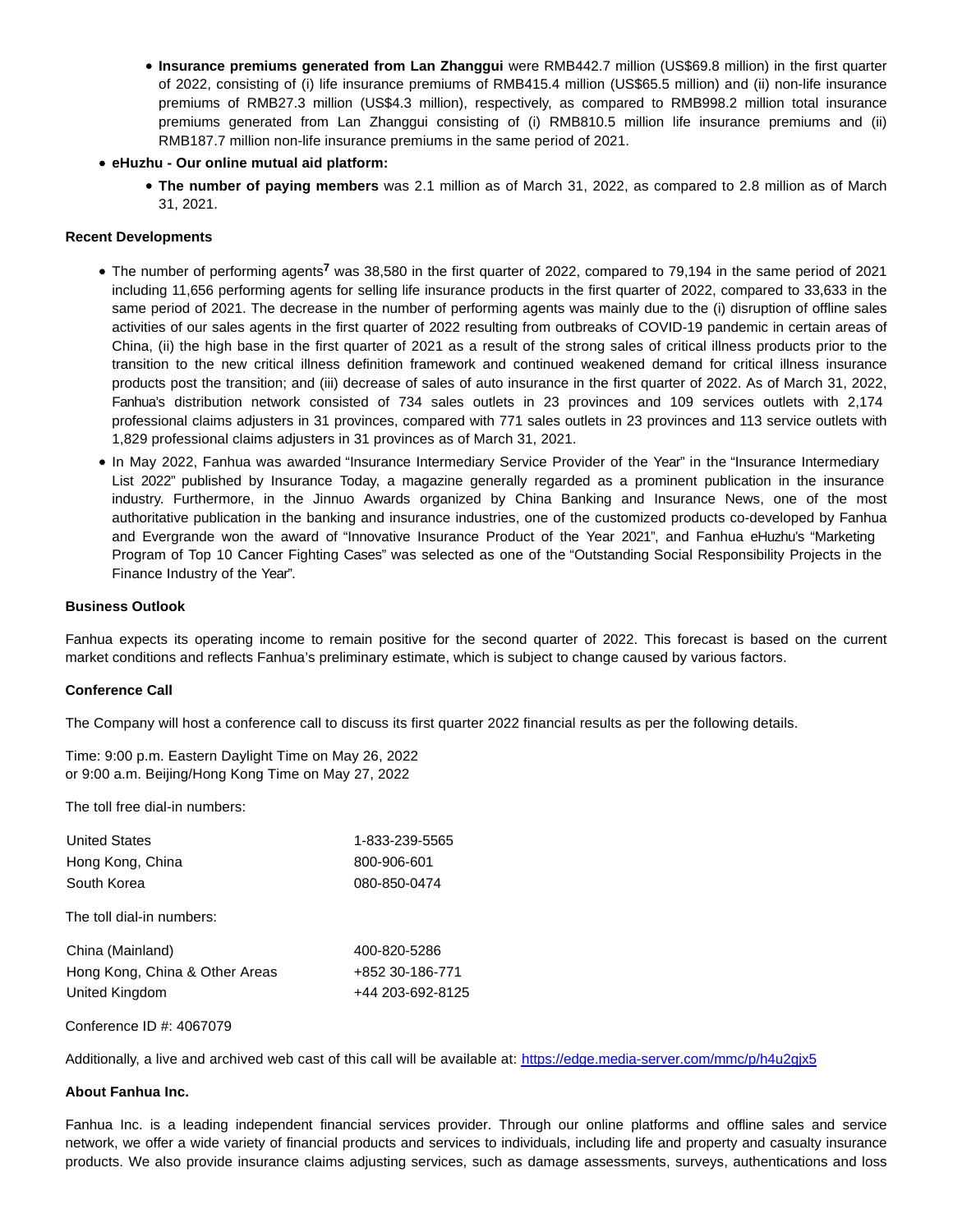estimations, as well as value-added services, such as emergency vehicle roadside assistance.

Our online platforms include: (i) Lan Zhanggui, an all-in-one platform which allows our agents to access and purchase a wide variety of insurance products, including life insurance, auto insurance, accident insurance, travel insurance and standard health insurance products from multiple insurance companies on their mobile devices; (ii) Baowang (www.baoxian.com), an online entry portal for comparing and purchasing short term health, accident, travel and homeowner insurance products and (iii) eHuzhu [\(www.ehuzhu.com\)](https://www.globenewswire.com/Tracker?data=WNpArHuk_MxkkoJ6TwwjnDfp9bJZGMWguWaW6MgdEB0vVLzFH7KTIqWLQNr8dvK6P9CxkHDKHzs9xy9AJMUGaBeslsddSvVprj61yI_eEQs7ciJSVCdtapboF21H4GT_WCJFFhR6DTN65a2gUcXlFAX0SUwdsztocopAKO2rzM-7e5lc10J6KnB-cvH_vzXn9be10wZCY6xtb8IZjHnIbglJWJs7J6cLBTehZ6VQ64w=), a non-profit online mutual aid platform in China.

As of March 31, 2022, our distribution and service network consisted of 734 sales outlets covering 23 provinces, autonomous regions and centrally-administered municipalities and 109 service outlets covering 31 provinces.

For more information about Fanhua Inc., please visit [http://ir.fanhuaholdings.com/.](https://www.globenewswire.com/Tracker?data=UTeqhpyL52xMhcaCBV-fvyngRbLFstE_24HyztpOX-iEjmsgzdvzBzvEBZuBWVHEuP6eO1ogKeU3CZzyIV8Nk9uFY9iQbklnnSyASifzxTsj2WOisFVebJKyoInPAO87)

#### **Forward-looking Statements**

This press release contains statements of a forward-looking nature. These statements, including the statements relating to the Company's future financial and operating results, are made under the "safe harbor" provisions of the U.S. Private Securities Litigation Reform Act of 1995. You can identify these forward-looking statements by terminology such as "will," "expects," "believes," "anticipates," "intends," "estimates" and similar statements. Among other things, management's quotations and the Business Outlook section contain forward-looking statements. These forward-looking statements involve known and unknown risks and uncertainties and are based on current expectations, assumptions, estimates and projections about Fanhua and the industry. Potential risks and uncertainties include, but are not limited to, those relating to its ability to attract and retain productive agents, especially entrepreneurial agents, its ability to maintain existing and develop new business relationships with insurance companies, its ability to execute its growth strategy, its ability to adapt to the evolving regulatory environment in the Chinese insurance industry, its ability to compete effectively against its competitors, quarterly variations in its operating results caused by factors beyond its control and macroeconomic conditions in China, future development of COVID-19 outbreak and their potential impact on the sales of insurance products. Except as otherwise indicated, all information provided in this press release speaks as of the date hereof, and Fanhua undertakes no obligation to update any forward-looking statements to reflect subsequent occurring events or circumstances, or changes in its expectations, except as may be required by law. Although Fanhua believes that the expectations expressed in these forward-looking statements are reasonable, it cannot assure you that its expectations will turn out to be correct, and investors are cautioned that actual results may differ materially from the anticipated results. Further information regarding risks and uncertainties faced by Fanhua is included in Fanhua's filings with the U.S. Securities and Exchange Commission, including its annual report on Form 20-F.

### **About Non-GAAP Financial Measures**

In addition to the Company's consolidated financial results under generally accepted accounting principles in the United States ("GAAP"), the Company also provides non-GAAP net income attributable to the Company's shareholders, non-GAAP net margin and non-GAAP basic and diluted net income per ADS, all of which are non-GAAP financial measures, as supplemental measures to review and assess operating performance. Non-GAAP net income attributable to the Company's shareholders is defined as net income attributable to the Company's shareholders before impairment on investment in an affiliate. Non-GAAP net margin is defined as non-GAAP net income attributable to the Company's shareholders<sup>3</sup> as a percentage of net revenues. Non-GAAP basic net income per ADS is defined as non-GAAP net income attributable to the Company's shareholders divided by total weighted average number of ADSs of the Company outstanding during the period. Non-GAAP diluted net income per ADS is defined as non-GAAP net income attributable to the Company's shareholders divided by total weighted average number of diluted ADSs of the Company outstanding during the period. The Company believes that both management and investors benefit from referring to these non-GAAP financial measures in assessing the Company's performance and when planning and forecasting future periods. The Company's non-GAAP financial measures do not reflect all items of income and expenses that affect the Company's operations. Specifically, the Company's non-GAAP measures exclude impairment on investment in an affiliate. Further, these non-GAAP financial measures may not be comparable to similarly titled measures presented by other companies, including peer companies. The presentation of these non-GAAP financial measures has limitations as analytical tools, and investors should not consider them in isolation from, or as a substitute for analysis of, the financial information prepared and presented in accordance with GAAP. We encourage investors and other interested persons to review our financial information in its entirety and not rely on a single financial measure.

For more information on these non-GAAP financial measures, please see the tables captioned "Reconciliations of GAAP Financial Measures to Non-GAAP Financial Measures" set forth at the end of this press release.

### **FANHUA INC. Unaudited Condensed Consolidated Balance Sheets**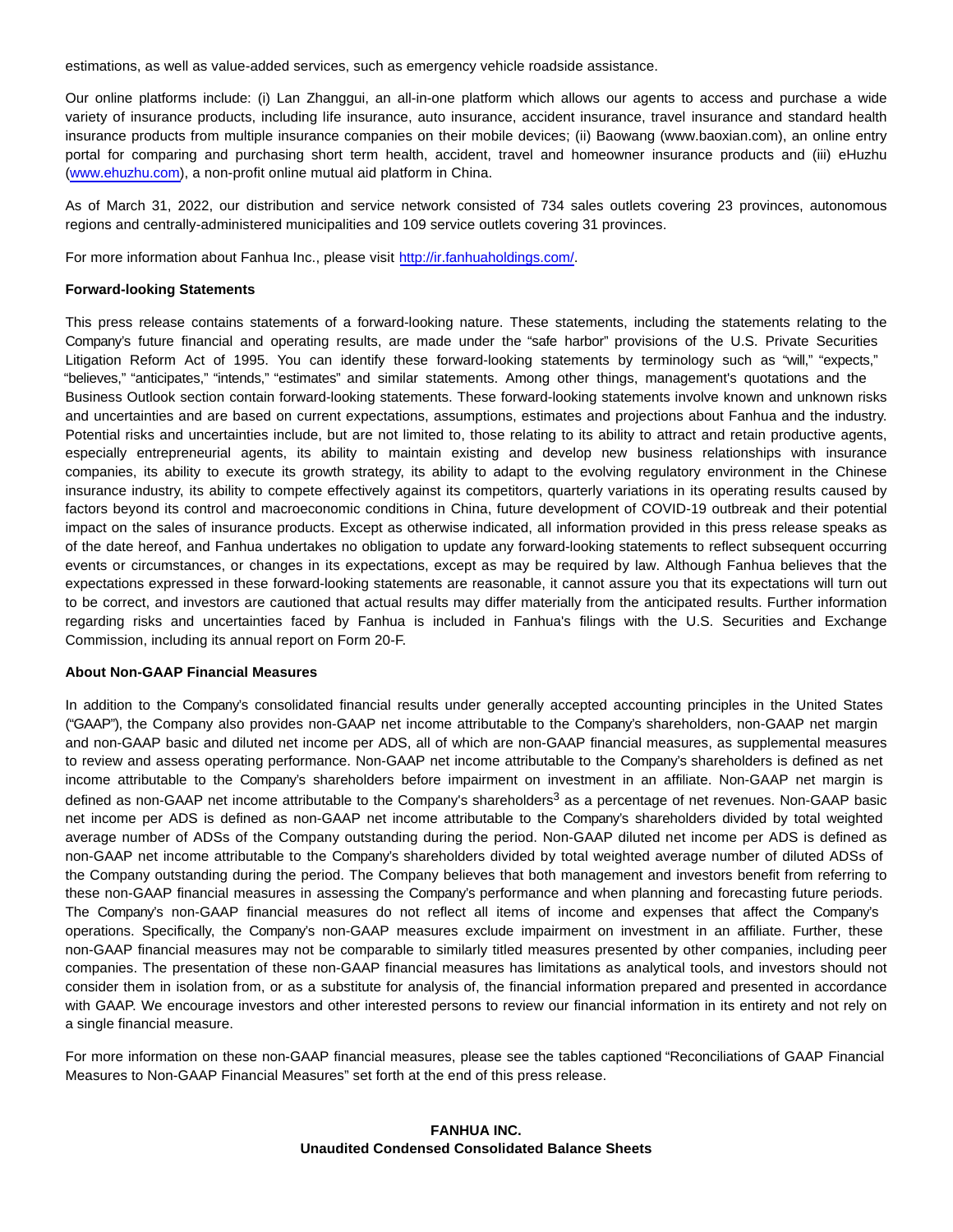### **(In thousands)**

|                                              | As of December | As of March       | As of March<br>31, |  |
|----------------------------------------------|----------------|-------------------|--------------------|--|
|                                              | 31,            | 31,               |                    |  |
|                                              | 2,021          | 2,022             | 2,022              |  |
| ASSETS:                                      | <b>RMB</b>     | <b>RMB</b>        | US\$               |  |
| <b>Current assets:</b>                       |                |                   |                    |  |
| Cash and cash equivalents                    | 564,624        | 629,551           | 99,309             |  |
| Restricted cash                              | 76,303         | 76,229            | 12,025             |  |
| Short term investments                       | 870,682        | 651,918           | 102,837            |  |
| Accounts receivable and contract assets, net | 653,757        | 638,082           | 100,655            |  |
| Other receivables                            | 60,755         | 71,650            | 11,302             |  |
| Investment in affiliates                     |                | 258,419           | 40,765             |  |
| Other current assets                         | 39,947         | 45,120            | 7,118              |  |
| <b>Total current assets</b>                  | 2,266,068      | 2,370,969         | 374,011            |  |
| <b>Non-current assets:</b>                   |                |                   |                    |  |
| Restricted bank deposit - non current        | 15,595         | 15,608            | 2,462              |  |
| Contract assets, net - non-current           | 192,114        | 223,097           | 35,193             |  |
| Property, plant, and equipment, net          | 46,800         | 103,453           | 16,319             |  |
| Goodwill and intangible assets, net          | 109,869        | 109,869           | 17,332             |  |
| Deferred tax assets                          | 18,728         | 25,669            | 4,049              |  |
| Investment in affiliates                     | 335,808        | 6,342             | 1,000              |  |
| Other non-current assets                     | 31,459         | 31,310<br>201,138 | 4,939              |  |
| Right of use assets                          | 225,677        |                   | 31,729             |  |
| <b>Total non-current assets</b>              | 976,050        | 716,486           | 113,023            |  |
| <b>Total assets</b>                          | 3,242,118      | 3,087,455         | 487,034            |  |
| <b>Current liabilities:</b>                  |                |                   |                    |  |
| Accounts payable and accrued commissions     | 377,558        | 315,358           | 49,746             |  |
| Insurance premium payables                   | 24,054         | 25,703            | 4,055              |  |
| Other payables and accrued expenses          | 178,157        | 165,392           | 26,090             |  |
| Accrued payroll                              | 111,672        | 87,386            | 13,785             |  |
| Income tax payable                           | 130,222        | 132,090           | 20,837             |  |
| Dividend payable                             |                | 51,079            | 8,057              |  |
| Current operating lease liability            | 87,012         | 87,072            | 13,735             |  |
| <b>Total current liabilities</b>             | 908,675        | 864,080           | 136,305            |  |
| <b>Non-current liabilities:</b>              |                |                   |                    |  |
| Accrued commissions - non-current            | 97,869         | 113,653           | 17,929             |  |
| Other tax liabilities                        | 73,213         | 64,072            | 10,107             |  |
| Deferred tax liabilities                     | 73,716         | 76,217            | 12,023             |  |
| Non-current operating lease liability        | 128,283        | 107,269           | 16,921             |  |
| <b>Total non-current liabilities</b>         | 373,081        | 361,211           | 56,980             |  |
| <b>Total liabilities</b>                     | 1,281,756      | 1,225,291         | 193,285            |  |
| Ordinary shares                              | 8,089          | 8,091             | 1,276              |  |
| Statutory reserves                           | 557,221        | 557,221           | 87,900             |  |
| Retained earnings                            | 1,311,715      | 1,222,799         | 192,892            |  |
| Accumulated other comprehensive loss         | (39, 140)      | (44, 575)         | (7,032)            |  |
| Total shareholders' equity                   | 1,837,885      | 1,743,536         | 275,036            |  |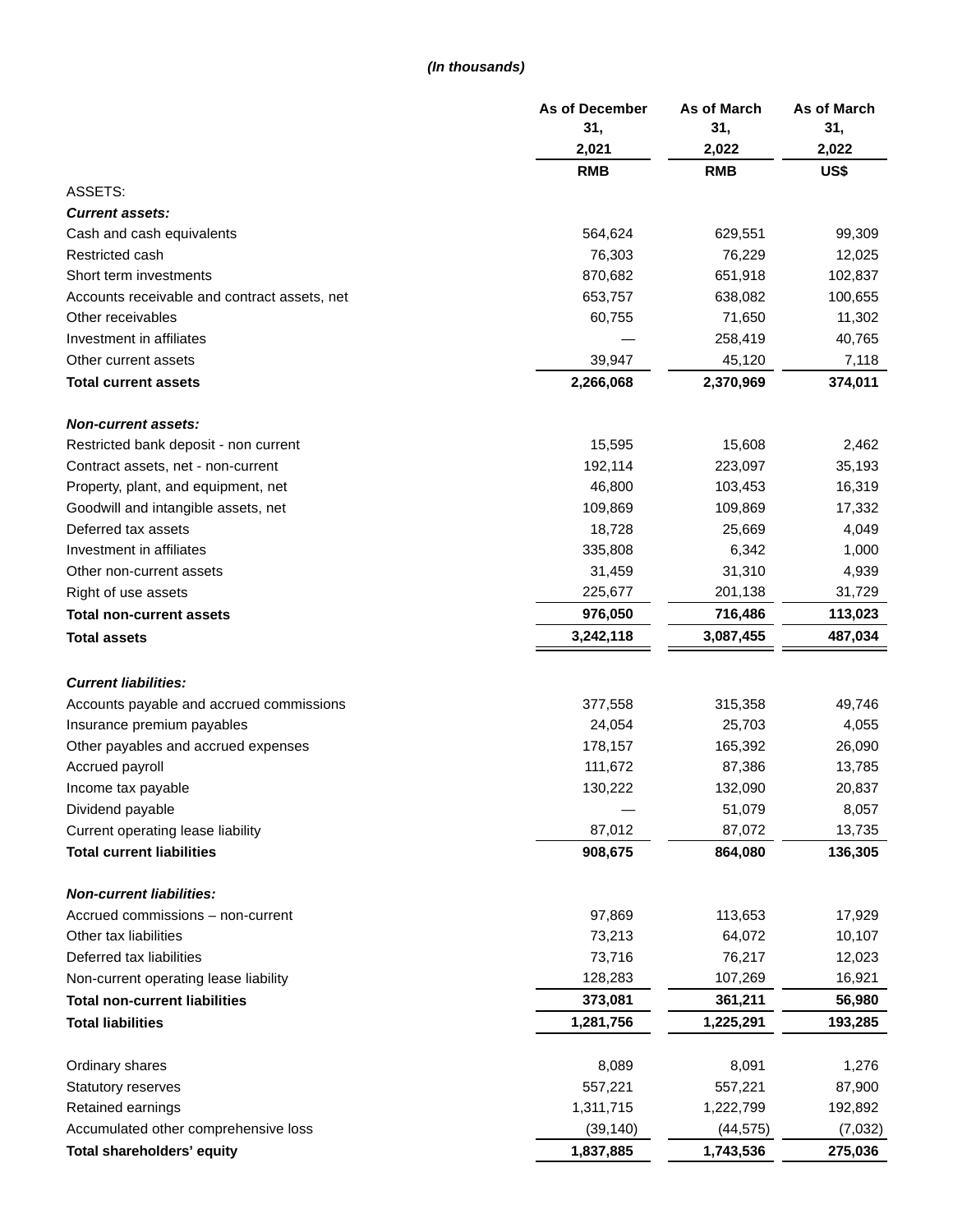| Non-controlling interests    | 122.477   | 118.628   | 18.713  |
|------------------------------|-----------|-----------|---------|
| <b>Total equity</b>          | 1.960.362 | 1.862.164 | 293,749 |
| Total liabilities and equity | 3,242,118 | 3,087,455 | 487.034 |

## **FANHUA INC.**

### **Unaudited Condensed Consolidated Statements of Income and Comprehensive Income** (In thousands, except for shares and per share data)

|                                                                | For the Three Months Ended |            |            |  |
|----------------------------------------------------------------|----------------------------|------------|------------|--|
|                                                                | March 31,                  |            |            |  |
|                                                                | 2021                       | 2022       | 2022       |  |
|                                                                | <b>RMB</b>                 | <b>RMB</b> | <b>USD</b> |  |
| Net revenues:                                                  |                            |            |            |  |
| Agency                                                         | 1,000,104                  | 587,988    | 92,753     |  |
| Life insurance business                                        | 969,234                    | 558,574    | 88,113     |  |
| P&C insurance business                                         | 30,870                     | 29,414     | 4,640      |  |
| Claims adjusting                                               | 94,925                     | 98,399     | 15,522     |  |
| <b>Total net revenues</b>                                      | 1,095,029                  | 686,387    | 108,275    |  |
| <b>Operating costs and expenses:</b>                           |                            |            |            |  |
| Agency                                                         | (674, 018)                 | (383, 443) | (60, 487)  |  |
| Life insurance Business                                        | (652, 682)                 | (363, 527) | (57, 345)  |  |
| <b>P&amp;C</b> insurance Business                              | (21, 336)                  | (19, 916)  | (3, 142)   |  |
| Claims adjusting                                               | (63, 639)                  | (67, 249)  | (10,608)   |  |
| <b>Total operating costs</b>                                   | (737, 657)                 | (450, 692) | (71, 095)  |  |
| Selling expenses                                               | (78, 403)                  | (74, 868)  | (11, 810)  |  |
| General and administrative expenses                            | (138, 568)                 | (140, 238) | (22, 122)  |  |
| <b>Total operating costs and expenses</b>                      | (954, 628)                 | (665, 798) | (105, 027) |  |
| Income from operations                                         | 140,401                    | 20,589     | 3,248      |  |
| Other income, net:                                             |                            |            |            |  |
| Investment income                                              | 10,233                     | 4,054      | 639        |  |
| Interest income                                                | 526                        | 679        | 107        |  |
| Others, net                                                    | 1,477                      | 9,973      | 1,573      |  |
| Income from operations before income taxes and share income of |                            |            |            |  |
| affiliates                                                     | 152,637                    | 35,295     | 5,567      |  |
| Income tax expense                                             | (32,701)                   | (6,348)    | (1,001)    |  |
| Share of income of affiliates, net of impairment               | 15,362                     | (70, 634)  | (11,142)   |  |
| Net income (loss)                                              | 135,298                    | (41, 687)  | (6, 576)   |  |
| Less: net loss attributable to non-controlling interests       | (3,087)                    | (3,849)    | (607)      |  |
| Net income (loss) attributable to the Company's shareholders   | 138,385                    | (37, 838)  | (5,969)    |  |

### **FANHUA INC.**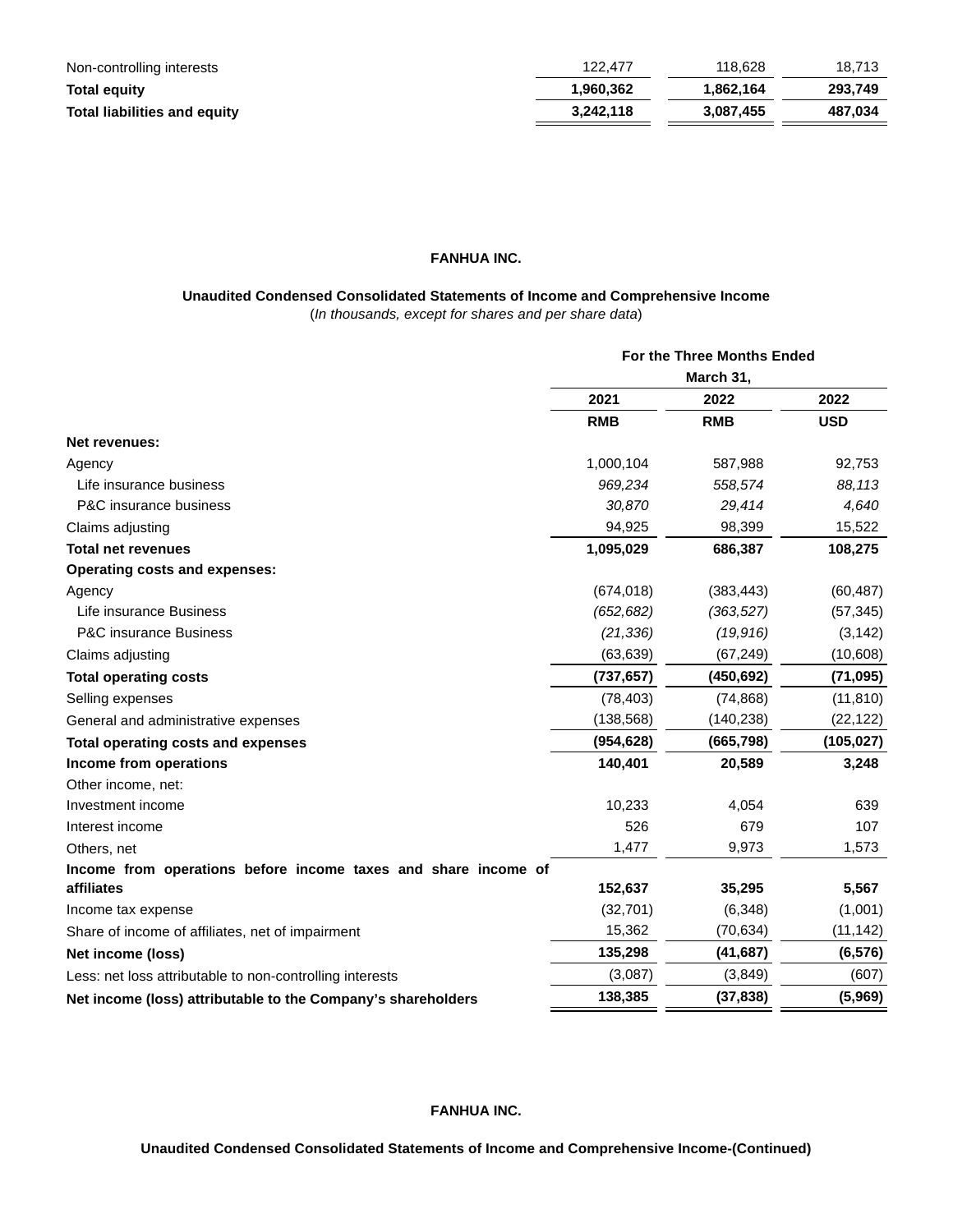### **(In thousands, except for shares and per share data)**

|                                                                                            | For The Three Months Ended |               |               |  |
|--------------------------------------------------------------------------------------------|----------------------------|---------------|---------------|--|
|                                                                                            | March 31,                  |               |               |  |
|                                                                                            | 2021                       | 2022          | 2022          |  |
|                                                                                            | <b>RMB</b>                 | <b>RMB</b>    | US\$          |  |
| Net income (loss) per share:                                                               |                            |               |               |  |
| <b>Basic</b>                                                                               | 0.13                       | (0.04)        | (0.01)        |  |
| <b>Diluted</b>                                                                             | 0.13                       | (0.04)        | (0.01)        |  |
| Net income (loss) per ADS:                                                                 |                            |               |               |  |
| <b>Basic</b>                                                                               | 2.58                       | (0.70)        | (0.11)        |  |
| <b>Diluted</b>                                                                             | 2.58                       | (0.70)        | (0.11)        |  |
| Shares used in calculating net income (loss) per share:                                    |                            |               |               |  |
| Basic                                                                                      | 1,073,891,784              | 1,073,994,006 | 1,073,994,006 |  |
| <b>Diluted</b>                                                                             | 1,074,291,239              | 1,073,994,006 | 1,073,994,006 |  |
| Net income (loss)                                                                          | 135,298                    | (41, 687)     | (6, 576)      |  |
| Other comprehensive (loss) income, net of tax: Foreign currency<br>translation adjustments | (6,378)                    | 90            | 14            |  |

Share of other comprehensive gain (loss) of affiliates 542 (413) (65) Unrealized net loss on available-for-sale investments (6,980) (5,112) (806) **Comprehensive income (loss) 122,482 (47,122) (7,433)** Less: Comprehensive loss attributable to the non-controlling interests (3,087) (3,849) (607)

**shareholders 125,569 (43,273) (6,826)**

**Comprehensive income (loss) attributable to the Company's**

## **FANHUA INC.**

### **Unaudited Condensed Consolidated Statements of Cash Flow (In thousands, except for shares and per share data)**

|                                                                | <b>For The Three Months Ended</b><br>March 31, |            |            |
|----------------------------------------------------------------|------------------------------------------------|------------|------------|
|                                                                |                                                |            |            |
|                                                                | 2021                                           | 2022       | 2022       |
|                                                                | <b>RMB</b>                                     | <b>RMB</b> | US\$       |
| <b>OPERATING ACTIVITIES</b>                                    |                                                |            |            |
| Net income (loss)                                              | 135,298                                        | (41, 687)  | (6, 576)   |
| Adjustments to reconcile net income to net cash generated from |                                                |            |            |
| operating activities:                                          |                                                |            |            |
| Investment income                                              | (92)                                           | (1,649)    | (260)      |
| Share of income of affiliates, net of impairment               | (15, 362)                                      | 70,634     | 11,142     |
| Other non-cash adjustments                                     | 37,914                                         | 35,655     | 5,623      |
| Changes in operating assets and liabilities                    | (77, 307)                                      | (150, 027) | (23, 664)  |
| Net cash generated from (used in) operating activities         | 80,451                                         | (87,074)   | (13, 735)  |
| Cash flows from investing activities:                          |                                                |            |            |
| Purchase of short term investments                             | (2,767,430)                                    | (855,000)  | (134, 873) |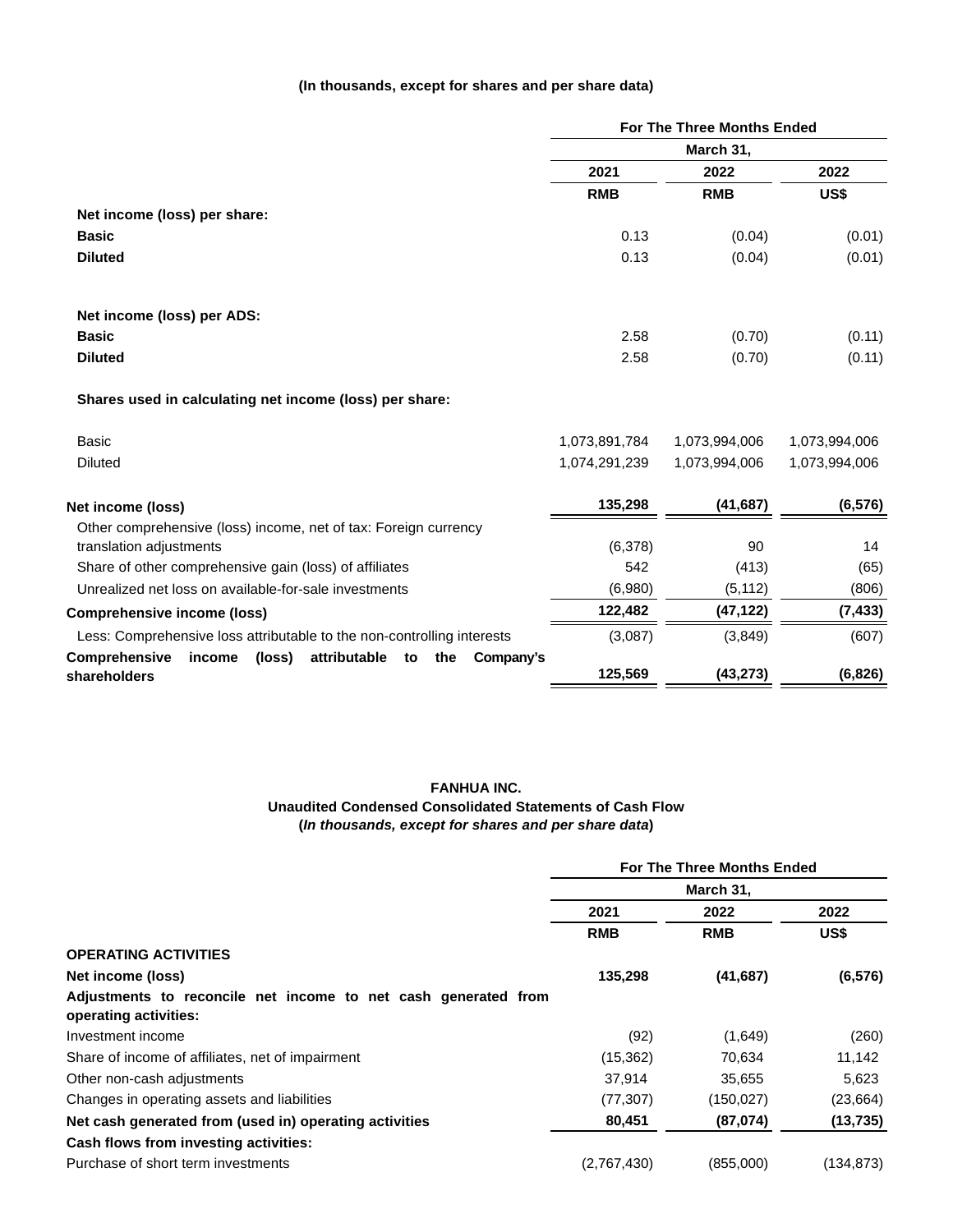| 3,220,073 | 1,068,447 | 168,543 |
|-----------|-----------|---------|
| 2,874     | (61, 764) | (9,743) |
| 455,517   | 151,683   | 23,927  |
|           |           |         |
| (10,200)  | 3         |         |
| (10, 200) |           |         |
| 525,768   | 64,612    | 10,192  |
| 350,098   | 656,522   | 103,564 |
| (6, 528)  | 254       | 40      |
| 869,338   | 721,388   | 113,796 |
|           |           |         |

## **FANHUA INC. Reconciliations of GAAP Financial Measures to Non-GAAP Financial Measures (In RMB in thousands, except shares and per share data)**

|                                                                                     |                 | For The Three Months Ended March 31             |                 |                   |                                                 |                 |                  |  |  |
|-------------------------------------------------------------------------------------|-----------------|-------------------------------------------------|-----------------|-------------------|-------------------------------------------------|-----------------|------------------|--|--|
|                                                                                     |                 | 2021                                            |                 |                   | 2022                                            |                 |                  |  |  |
|                                                                                     | <b>GAAP</b>     | Impairment<br>on<br>investment<br>in affiliates | <b>Non-GAAP</b> | <b>GAAP</b>       | Impairment<br>on<br>investment<br>in affiliates | <b>Non-GAAP</b> | Change%          |  |  |
| <b>Net revenues</b>                                                                 | 1,095,029       |                                                 | 1,095,029       | 686,387           |                                                 | 686,387         | (37.3)           |  |  |
| from<br><b>Income</b>                                                               |                 |                                                 |                 |                   |                                                 |                 |                  |  |  |
| operations                                                                          | 140,401         |                                                 | 140,401         | 20,589            |                                                 | 20,589          | (85.3)           |  |  |
| Operating margin<br>Share of income<br>of affiliates, net of<br>impairment          | 12.8%<br>15,362 |                                                 | 12.8%<br>15,362 | 3.0%<br>(70, 634) | (78, 277)                                       | 3.0%<br>7,643   | (76.6)<br>(50.2) |  |  |
| Netincome(loss)<br>attributable to<br>the Company's                                 |                 |                                                 |                 |                   |                                                 |                 |                  |  |  |
| shareholders                                                                        | 138,385         |                                                 | 138,385         | (37, 838)         | (78, 277)                                       | 40,439          | (70.8)           |  |  |
| Net margin                                                                          | 12.6%           |                                                 | 12.6%           | $(5.5\%)$         |                                                 | 5.9%            | (53.2)           |  |  |
| Net income (loss)<br>per share:                                                     |                 |                                                 |                 |                   |                                                 |                 |                  |  |  |
| <b>Basic</b>                                                                        | 0.13            |                                                 | 0.13            | (0.04)            |                                                 | 0.04            | (69.2)           |  |  |
| <b>Diluted</b>                                                                      | 0.13            |                                                 | 0.13            | (0.04)            |                                                 | 0.04            | (69.2)           |  |  |
| Net income (loss)<br>per ADS:                                                       |                 |                                                 |                 |                   |                                                 |                 |                  |  |  |
| <b>Basic</b>                                                                        | 2.58            |                                                 | 2.58            | (0.70)            |                                                 | 0.75            | (70.9)           |  |  |
| <b>Diluted</b><br>Shares used in<br>calculating net<br>income (loss)<br>per share : | 2.58            |                                                 | 2.58            | (0.70)            |                                                 | 0.75            | (70.9)           |  |  |
| <b>Basic</b>                                                                        | 1,073,891,784   |                                                 | 1,073,891,784   | 1,073,994,006     |                                                 | 1,073,994,006   |                  |  |  |
| <b>Diluted</b>                                                                      | 1,074,291,239   |                                                 | 1,074,291,239   | 1,073,994,006     |                                                 | 1,073,994,006   |                  |  |  |

## **For more information, please contact:**

Investor Relations